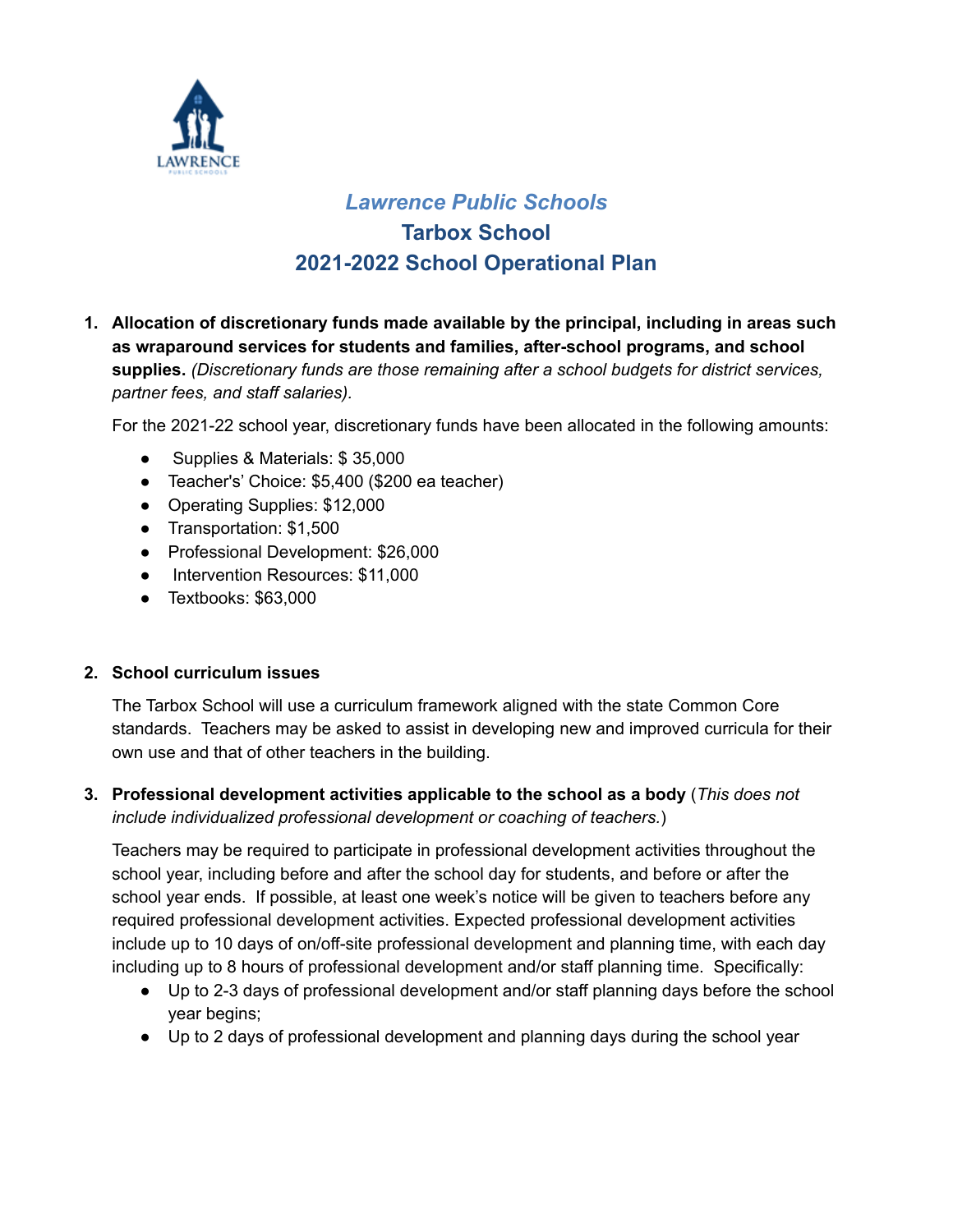

- **4. Calendar:** Please see the attached 2021-22 school year calendar for staff. Any change to the school year calendar is subject to the Superintendent's approval. If possible, at least one month's notice will be given to teachers before any change to the school calendar. The school calendar will include:
	- **a.** 180 total school days for students (177 for Kindergarten Students)
	- **b.** 183 total school days for educators, including school days and professional development and planning days.
	- **c.** All federal and state holidays.
	- **d.** Winter break, Mid-winter break, Spring break.

# **5. Work before and/or after the regular school year**

- **a.** Returning teachers are expected to report to work on August 30, 2021.
- **b.** New teachers are expected to report to work on August 26, 2021.
- **c.** The final work day for teachers is June 23, 2022, including 5 snow days.
- **d.** If possible, at least one month's notice will be given to teachers before any change to the start and end of the school year.

## **6. Schedule for staff and students**

- **a.** A preliminary schedule for the 2021-22 school year is available and is subject to change prior to and during the school year.
- **b.** The standard workday for educators will be  $\bar{Z}$  hours and  $\bar{45}$  minutes. For the majority of educators, required hours will be approximately  $7:30$  am –  $3:15$  pm.
- **c.** Except in rare circumstances, teachers will be expected to teach no more than 2,325 minutes per week. Teachers will have at least  $\quad 1$  planning period each day during the school week. Teachers will be expected to meet collaboratively \_\_3 days\_ to plan instruction, discuss student work, share best practices, and engage in professional learning activities. Additionally,  $1 \text{ day}$  planning time per week may be set aside for family and student support meetings, and/or additional professional development.
- **d.** Paraprofessionals hours: 7:25am-3:25pm
- **e.** Teachers at each school will receive 30 minutes of duty-free lunch and collaboration time.
- **f.** *In addition to traditional responsibilities and assigned duties listed above, all staff at \_Tarbox\_ School may be expected to be involved in educational and administrative activities that are necessary to fulfill the mission of the school. These activities may include, but are not limited to:*
	- *i. Participation in monthly faculty meetings and 2 family conference evenings during the school year.*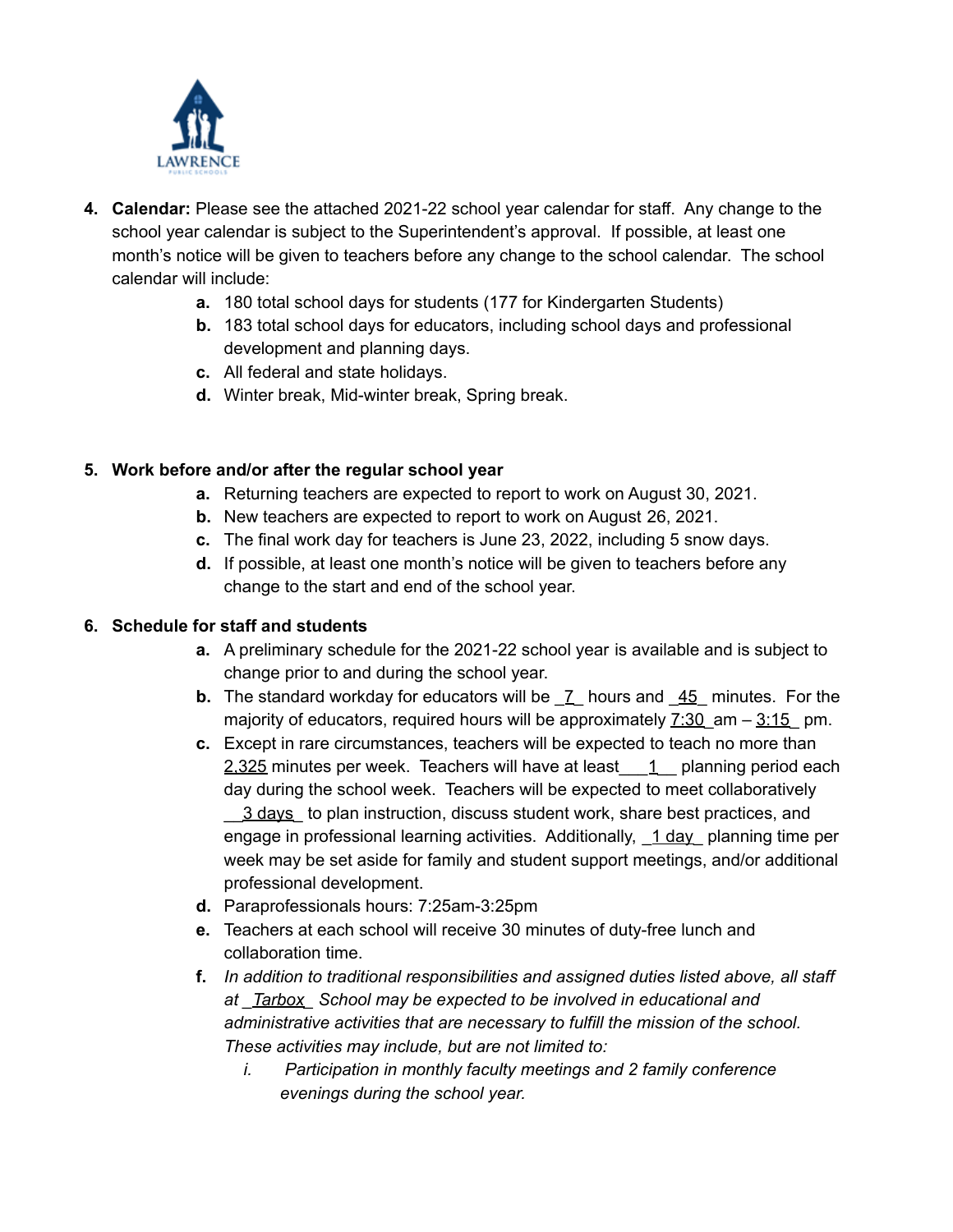

- *ii. Lesson plans/Weekly Objectives should be readily available and submitted upon request.*
- *iii. All Staff are expected to actively participate in Common Planning Meetings, Professional Development Sessions, and Data Meetings.*
- *iv. All Staff are expected to read the weekly memos and are responsible for its contents.*
- *v. Staff are expected to meet all deadlines.*
- *vi. CUM folders are expected to be formally opened within 2 weeks of the start of the school year and within 1 week of receiving a new student.*
- *vii. CUM folders should be closed within 1 week of students transferring out.*
- *viii. All TeachPoint observations and evaluations need to be signed within seven (7) days of receipt.*
- *ix. Teams will plan at least (1) parent workshops/activities to be held during school hours; and (1) after school hours.*
- *x. All staff will be treated with professional courtesy and treat others the same.*
- *xi. Homeroom teachers are expected to pick students up promptly at 7:35 AM and walk students out at dismissal to the designated areas at 3:05 PM. Homeroom teachers are required to supervise dismissal until 3:15 PM to ensure a safe and orderly dismissal. Specialists, support staff, and paraprofessionals will supervise students while waiting for their bus from 2:50-3:15 PM. (Paras until 3:25).*
- *xii. It is expected that all staff adhere to team and school-wide norms.*
- *xiii. It is expected that staff communicate frequently with families about the academic progress of students, especially those that are falling behind.*
- *xiv. It is expected that staff maintain artifacts that provide evidence of progress towards the performance standards. These may include but are not limited to; data reports, student work, communication logs, lesson plans, etc..*
- *xv. Preparation of students' Progress Reports and Report Cards.*
- *xvi. Participating in staff recruitment and selection processes.*
- *xvii. Staff are expected to maintain bulletin boards so that they are neat, current, and examples of student work. Objectives and/or CCSS should be posted on all bulletin boards.*
- *xviii. Classrooms are expected to be a neat, clean, and welcoming environment for students.*
- *xix. Working regularly with school administrators to improve one's instructional practices.*
- *xx. Checking homework on a daily basis.*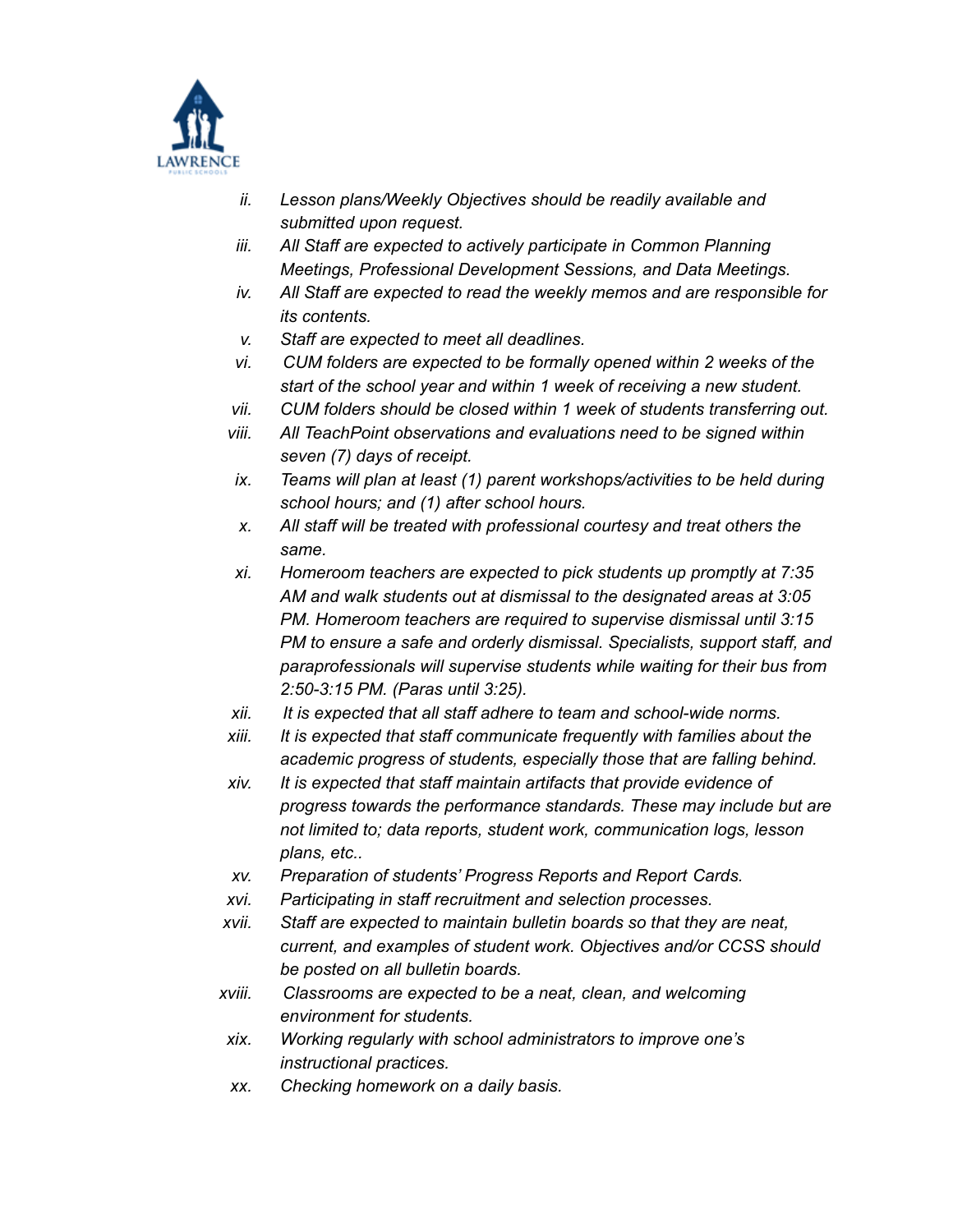

- *xxi. Staff are expected to attend student related meetings (i.e. parent meetings, IEP meetings, RTI) prepared with all necessary paperwork, students work, data, and materials.*
- *xxii. Staff should demonstrate excellent classroom management skills.*
- **7. Scheduling of school-wide parent/teacher meetings** *(This does not include parent-teacher meetings that occur between school-wide meetings.)*

The  $T$ arbox School will hold  $4$  parent-teacher meetings during the 2021-22 school year. These are tentatively scheduled for the following dates (i.e. curriculum nights, report card nights, parent workshops, etc.)

- Open House/Curriculum Night: 8/31/2021 TIME: TBA
- Report Cards Distribution: 12/14/2021 and 3/23/2022 3:30PM-5:30PM
- Family Night by grade level (Each grade level team will decide on date and time in consultation with Principal).

### **8. Notices and announcements**

Teachers will be notified in advance of special events which will involve students such as health, testing, assemblies, etc. Classroom interruptions for notices or public address announcements will be kept at an absolute minimum.

## **9. School health and safety issues**

- Working with central office, the school will make every effort to provide appropriate materials, space, and technology to support effective teaching and learning.
- Security of school premises will be maintained and visitors to the school will be required to check in upon entry.
- Every effort will be made to mitigate painting or repairs to buildings while school is in session, to avoid distractions or interruptions to student learning.

#### **10. Staff dress code**